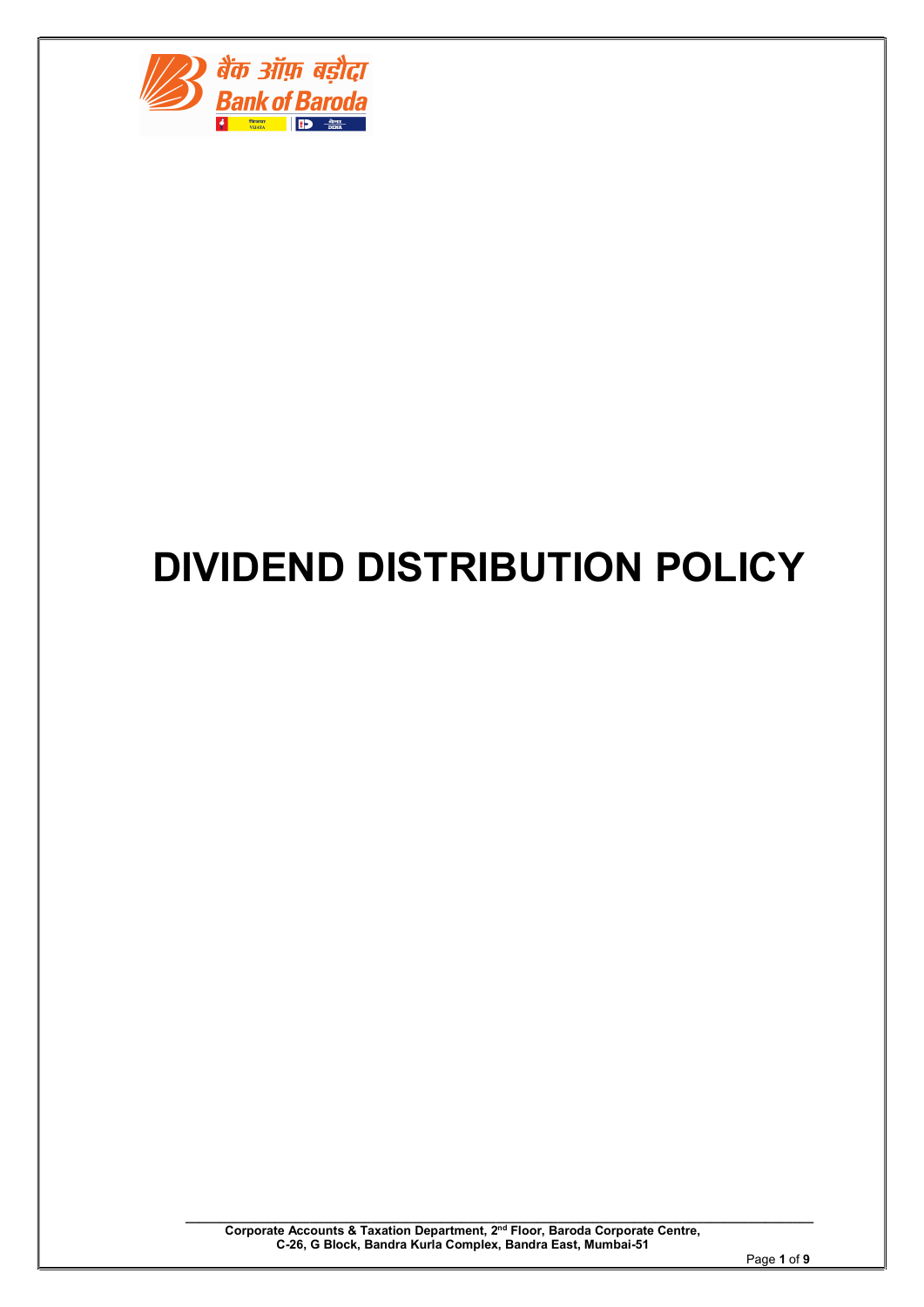

# INDEX

| <u>Sr. No.</u> | <b>Subject</b>                                                           | Page No. |
|----------------|--------------------------------------------------------------------------|----------|
| 1              | Objective                                                                | $3 - 3$  |
| 2              | Eligibility Criteria for Declaration of Dividend                         | $3-5$    |
| 3.             | <b>Quantum of Dividend Payable</b>                                       | $6 - 7$  |
| 4.             | Circumstances under which shareholders may or may not<br>expect dividend | $7 - 7$  |
| 5.             | Utilization of Retained Earnings                                         | $7 - 7$  |
| 6.             | Dividend for Various Class of Shares                                     | $7 - 7$  |
| 7 <sub>1</sub> | Manner of Payment of Dividend                                            | $7 - 7$  |
| 8.             | Validity                                                                 | $8 - 8$  |
| 9.             | Annexure - 'Chapter on Compliance'                                       | $9 - 9$  |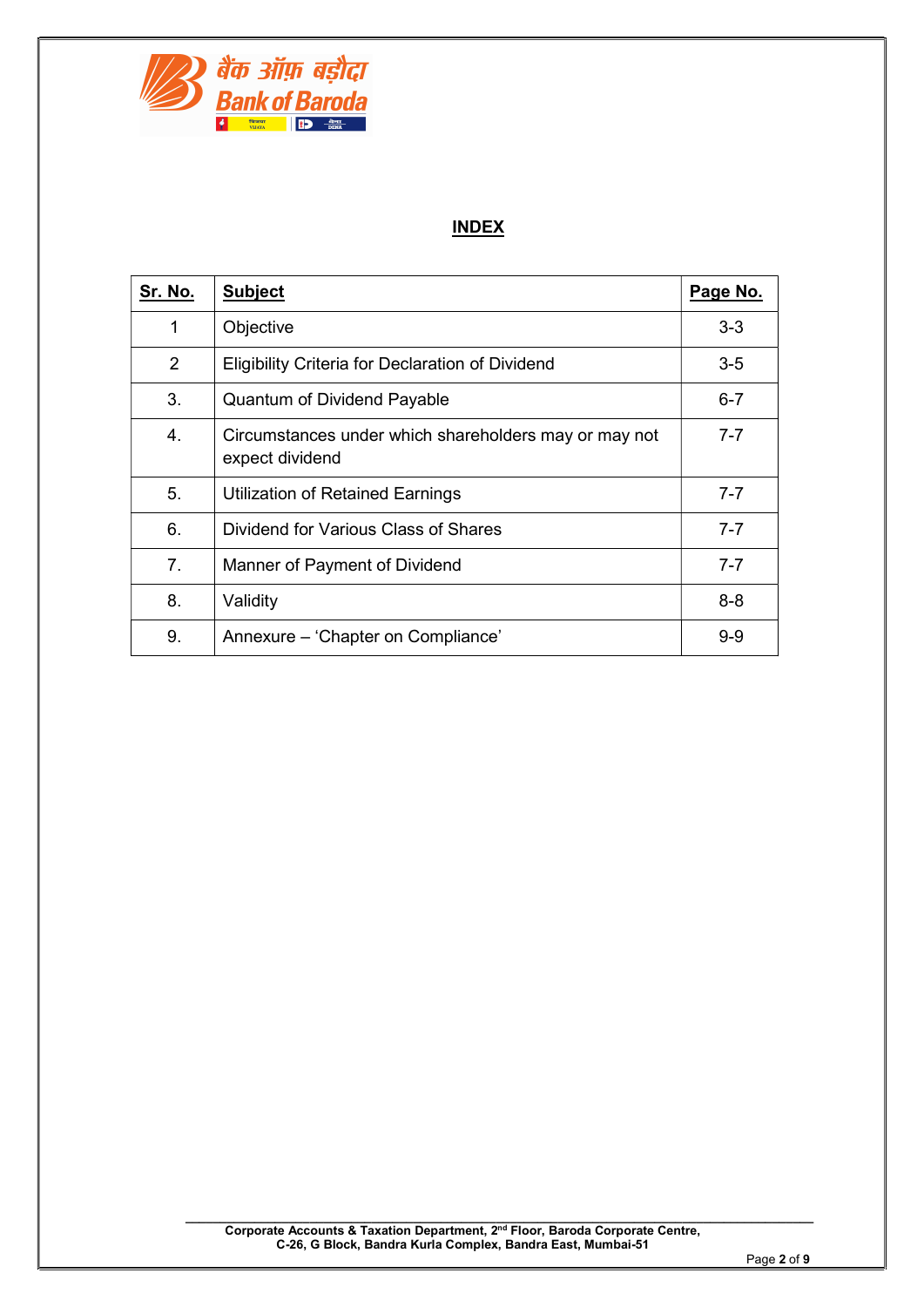

# Dividend Distribution Policy

As per Regulation 43A of the SEBI (Listing Obligations and Disclosure Requirements) Regulations, 2015 [hereinafter referred to as SEBI (LODR) Regulations], the top 1000 listed entities based on market capitalization, calculated as on March 31 of every financial year are required to formulate a Dividend Distribution Policy which shall be disclosed on the website of the listed entity and a web-link shall also be provided in their annual reports. This would enable the investors to take informed decisions while making investments in these high profile companies.

Our Bank is a Nationalized Bank constituted under the provisions of Banking Companies (Acquisition and Transfer of Undertakings) Act, 1970 and is also required to comply with the guidelines in respect of Dividend, issued by the Reserve Bank of India (RBI) and Government of India, which have been duly incorporated in the Policy.

## **Objective**

Bank of Baroda's shareholders earn a return on their investment in the Bank's share capital in two ways:

- (1) Capital appreciation resulting from increase in the share price, and
- (2) Cash return in the form of a periodic dividend.

The Bank recognizes that its shareholders need periodic dividend to meet their liquidity needs. Also, payment of dividend is seen as a signal of the Bank's future prospects. The Bank endeavors to distribute surplus cash to its shareholders.

Normally, the Bank expects to pay dividend in profitable years. The decision on how much to distribute as dividend takes into consideration a number of factors including:

- (a) The Bank's current and prospective financial performance,
- (b) Capital adequacy requirements specified by Reserve Bank of India (RBI)
- (c) The Bank's investment and expansion plans, and
- (d) The expectations of its shareholder

Since the Bank has operations worldwide, its dividend decision is based on an assessment of domestic and international economic and financial conditions and regulatory requirements.

#### Eligibility Criteria for declaration of dividend:

Retained earnings are utilized to meet the Bank's capital requirements and finance its investment and expansion activities. Retained earnings also provide a cushion to tide over unexpected events. The Bank strives to balance the demands for investment with the shareholders' need for a fair cash return.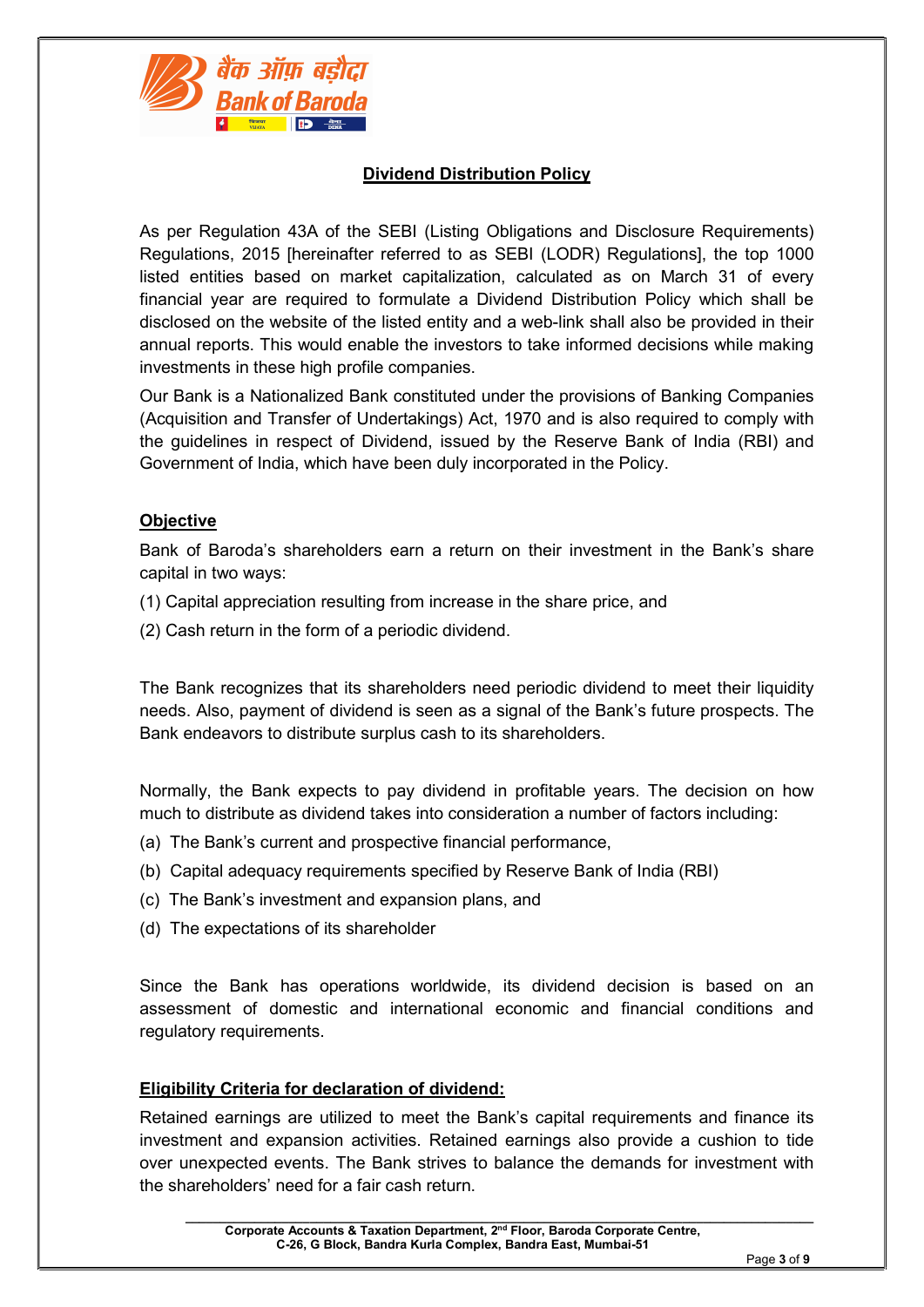

The RBI has laid down the following eligibility conditions, among others, for payment of dividend by the bank:

- 1) Dividend will be paid only out of current year's profit.
- 2) A bank should have:
	- (a) capital-to-risk weighted assets ratio (CRAR) of at least 9% for preceding two completed years and the year for which it proposes to declare dividend

Bank is required to maintain a capital conservation buffer of 2.5%, comprised of Common Equity Tier 1 capital, above the regulatory minimum capital requirement of 9%. Whenever the buffer falls below 2.5%, automatic constraints on discretionary distributions of earnings (for example, dividends, share buybacks and discretionary staff bonus payments) will be imposed so that the buffer/capital level can be replenished to minimum requirements. and

(b) Net NPA (non-performing assets) of less than 7%.

In case bank does not meet the above CRAR norm, but is having a CRAR of at least 9% for the accounting year for which it proposes to declare dividend, it would be eligible to declare dividend provided its Net NPA ratio is less than 5%.

3) The bank should comply with the provisions of Sections 15 (Restrictions on Payment of Dividend) and 17 (Transfer of part of profit, not less than 25%, to reserve fund before declaration of dividend) of the Banking Regulation Act,1949.<sup>1</sup>

#### Section 17 - Reserve Fund

-

<sup>1</sup>Section 15 - Restrictions as to payment of dividend

<sup>&</sup>quot;[(1)] No banking company shall pay any dividend on its shares until all its capitalised expenses (including preliminary expenses, organisation expenses, share-selling commission, brokerage, amounts of losses incurred and any other item of expenditure not represented by tangible assets) have been completely written off.

<sup>[(2)]</sup> Notwithstanding anything to the contrary contained in sub-section (1) or in the Companies Act, 1956(1 of 1956), a banking company may pay dividends on its shares without writing off-

<sup>(</sup>i) the depreciation, if any, in the value of its investments in approved securities in any case where such depreciation has not actually been capitalised or otherwise accounted for as a loss;

<sup>(</sup>ii) the depreciation, if any, in the value of its investments in shares, debentures or bonds (other than approved securities) in any case where adequate provision for such depreciation has been made to the satisfaction of the auditor of the banking company;

<sup>(</sup>iii) the bad debts, if any, in any case where adequate provision for such debts has been made to the satisfaction of the auditor of the banking company."

<sup>&</sup>quot;(1) Every banking company incorporated in India shall create a reserve fund and shall, out of the balance of profit of each year as disclosed in the profit and loss account prepared under section 29 and before any dividend is declared, transfer to the reserve fund a sum equivalent to not less than twenty percent of such profit."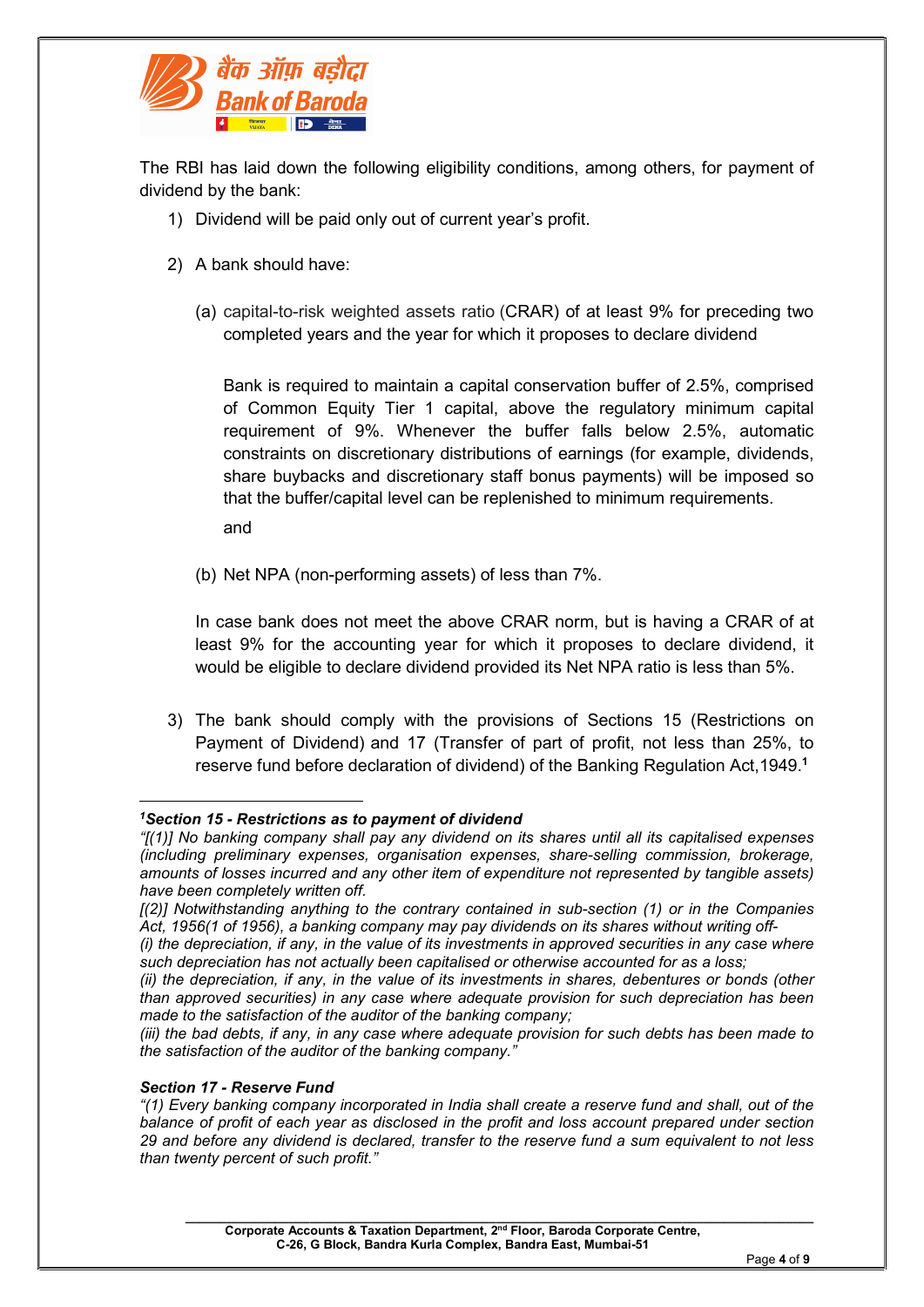

In terms of RBI Master Direction on Financial Statements Presentation and Disclosures dated 30.08.2021, the intangible assets recognized and carried in the Balance Sheet of Banks in compliance with Accounting standard-26 shall attract the provisions of Section 15 (1) of Banking Regulation (BR) Act, 1949, in terms of which banks are prohibited from declaring any dividend until any expenditure not represented by tangible assets is carried in the balance sheet. Banks desirous of paying dividend while carrying any intangible assets in its books must seek exemption from section 15 (1) of the Banking Regulation Act, 1949 from the Central Government.

RBI circular no. BP.BC.24/21.04.018/2000-2001 dated 23.09.2000 read with RBI Master Direction on Financial Statements - Presentation and Disclosures dated August 30, 2021(Updated as on 15.11.2021), In order to augment capital, Commercial Banks (excluding LABs and RRBs) are required to transfer not less than 25 per cent of the 'net profit' before appropriations to the Statutory Reserve.

- 4) As per RBI Master Direction Classification, Valuation and Operation of Investment Portfolio of Commercial Banks (Directions), 2021 dated 25<sup>th</sup> August, 2021, the bank should appropriate for Investment Fluctuation Reserve (IFR) and Investment reserve from Net Profit for the year after mandatory appropriations.
- 5) Before dividend declaration, the bank should comply with the prevailing regulations/ guidelines issued by RBI, including creating adequate provisions for impairment of assets, staff retirement benefits, transfer of profits to Statutory Reserves, Investment Fluctuation Reserve (IFR), Investment Reserve, Special Reserves, Capital reserves and other appropriations from the current year profit.
- 6) The Reserve Bank should not have placed any explicit restrictions on the bank for declaration of dividends.
- 7) The declaration of dividend shall be further subject to any Directions or Communications issued by RBI/Government of India/Ministry of Finance from time to time.
- 8) The declaration of dividend is subject to the any restriction imposed by RBI vide its Circular DOS.CO.PPG.SEC.No.4/11.01.005/2021-22 dated 2nd November, 2021 on 'Prompt Corrective Action Framework" (PCA) for scheduled commercial banks'.
- 9) The dividend should be declared on per share basis only.
- 10) In the event of conflict between this policy and extant regulations, the regulations shall prevail.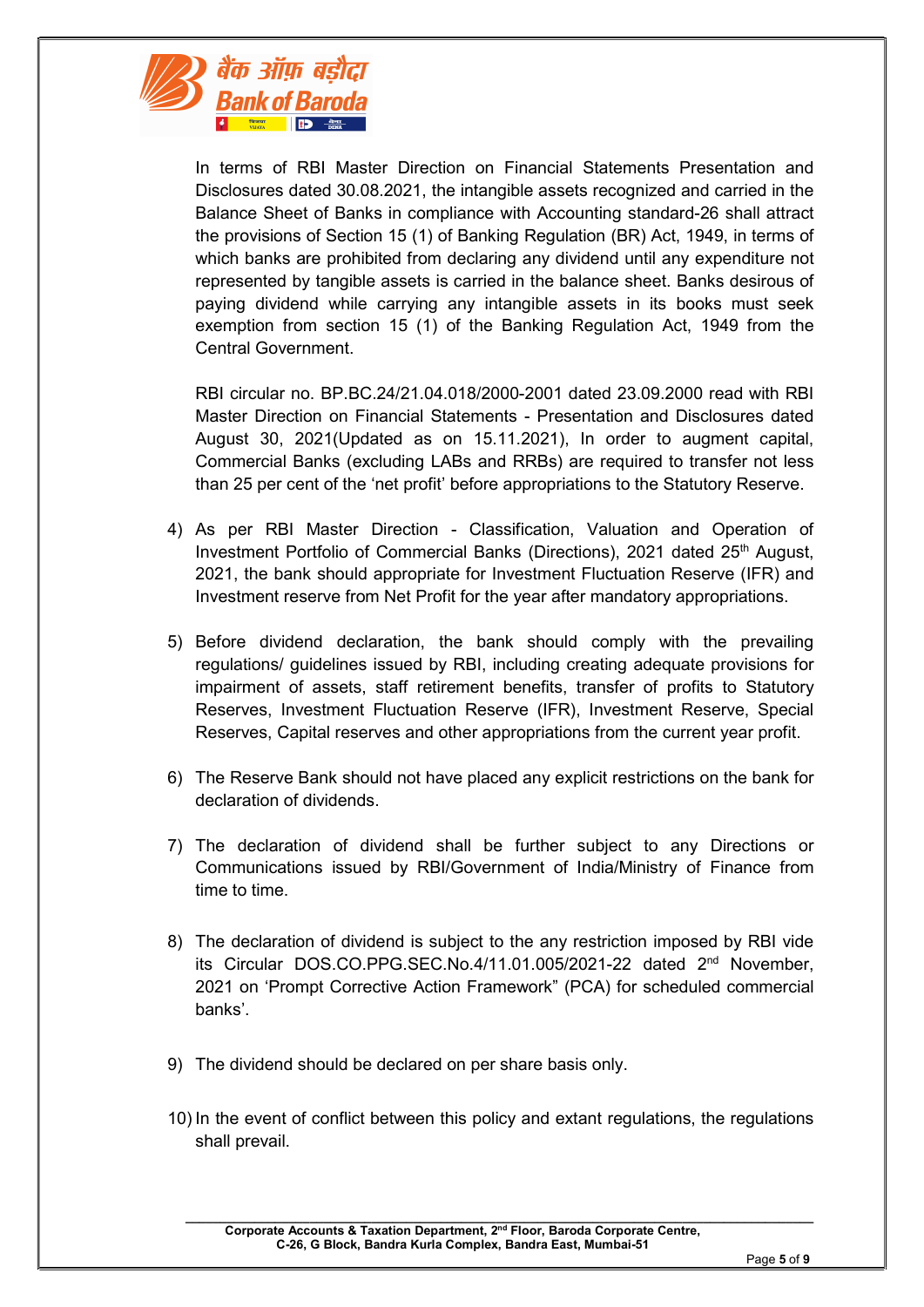

## Quantum of Dividend Payable:

## A. RBI Guidelines:

(a) The dividend payout ratio (i.e. the ratio of dividend to profit after tax) shall not exceed 40 per cent and shall be as per the matrix furnished herein below.

|          |                                             | Net NPA Ratio                  |                                                    |                                       |                                         |
|----------|---------------------------------------------|--------------------------------|----------------------------------------------------|---------------------------------------|-----------------------------------------|
| Category | <b>CRAR</b>                                 | Zero                           | <b>More</b><br>than<br>Zero but less<br>than $3\%$ | From $3\%$<br>less<br>to<br>than $5%$ | From<br>- 5%<br>to<br>less<br>than $7%$ |
|          |                                             | Range of Dividend Payout Ratio |                                                    |                                       |                                         |
| A        | 11% or more for each<br>of the last 3 years | Up to $40$                     | Up to $35$                                         | Up to $25$                            | Up to $15$                              |
| B        | 10% or more for each<br>of the last 3 years | Up to $35$                     | Up to $30$                                         | Up to $20$                            | Up to $10$                              |
| C        | 9% or more for each<br>of the last 3 years  | Up to 30                       | Up to $25$                                         | Up to $15$                            | Up to 5                                 |
| D        | 9% or more in the<br>Current year           | Up to $10$                     |                                                    | Up to $5$                             | Nil                                     |

Dividend payout ratio shall be calculated as a percentage of 'dividend payable in a year' (excluding dividend tax, wherever applicable) to 'net profit during the year'.

- (b) In case the profit for the relevant period includes any extra-ordinary profits/ income, the payout ratio shall be computed after excluding such extra-ordinary items for reckoning compliance with the prudential payout ratio.
- (c) The financial statements pertaining to the financial year for which the bank is declaring a dividend should be free of any qualifications by the statutory auditors, which have an adverse bearing on the profit during that year. In case of any qualification to that effect, the net profit should be suitably adjusted while computing the dividend payout ratio.

## B. interim Dividend

Bank may declare Interim Dividend based on profitability. In such case it will be adjusted while declaring final dividend and the total dividend to be paid by the Bank including interim dividend shall be subject to the limit (Maximum/Minimum) and other conditions as stipulated herein in this policy/RBI guidelines.

## C. Internal and External Factors:

The dividend payout decision of the Bank will also depend on certain external factors such as the state of the economy of the country, statutory and regulatory provisions, tax regulations, as may be applicable at the time of declaration of the dividend. Apart from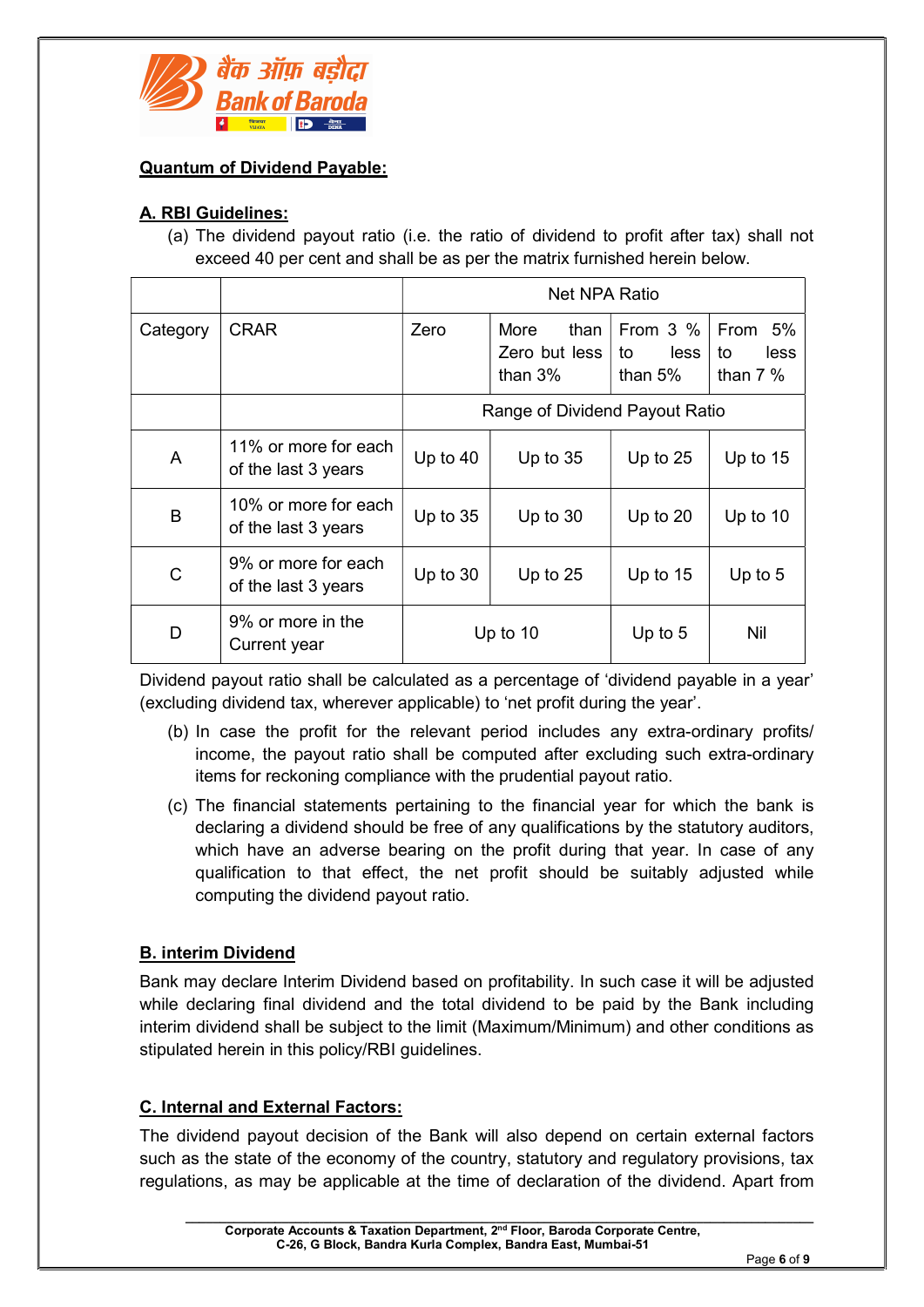

the aforesaid external factors, Board will also take into account various internal factors, such as business growth plans, future capital requirements, replacement of capital assets, interim dividend paid, auditor's qualifications pertaining to statement of accounts & annual financial inspection findings of the RBI with regard to divergence in identification of NPAs, shortfall in provisioning etc. The MD &CEO shall recommend the dividend payout to Board. The decision of the Board regarding proposal of dividend shall be final.

#### Circumstances under which the shareholders may or may not expect dividend

The distribution of dividend is subject to compliance of the following conditions, as applicable;

- i) Profit in the year under consideration,
- ii) CRAR>=11.50% (including CET 1 >=5.50%)
- iii) Net NPA less than 7%
- iv) BASEL III Compliance
- v) Tier 1 Leverage Coverage Ratio >3.50%

#### Utilization of Retained Earnings

The retailed earnings will be used for the Bank's long term growth plans, capital requirements or as per the decision of the bank's board, for the benefit of the bank and its stakeholders or for the compliance of instructions/guidelines received from RBI/ Government of India.

#### Dividend for Various class of Shares

At present, the bank has only one class of shares i.e. equity shares. In absence of varied class of shares, a single set of parameters has been prescribed for declaring/ distribution of dividend.

#### Manner of Payment of dividend:

As per Regulation 12 of SEBI (LODR) Regulations, the Bank shall use any of the electronic mode of payment facility approved by the Reserve Bank of India for the payment of the dividends.

Where it is not possible to use electronic mode of payment, 'payable-at-par' warrants or Demand drafts will be issued to the eligible shareholders. If the amount payable as dividend exceeds one thousand and five hundred rupees, the 'payable-at-par' warrants or cheques shall be sent by speed post.

The Company Secretary Department in coordination with Corporate Accounts Department shall ensure the compliance of procedural aspects of distribution of Dividend.

 $\_$  , and the set of the set of the set of the set of the set of the set of the set of the set of the set of the set of the set of the set of the set of the set of the set of the set of the set of the set of the set of th

Dividend shall be paid within 30 days from the date of declaration.

Corporate Accounts & Taxation Department, 2nd Floor, Baroda Corporate Centre, C-26, G Block, Bandra Kurla Complex, Bandra East, Mumbai-51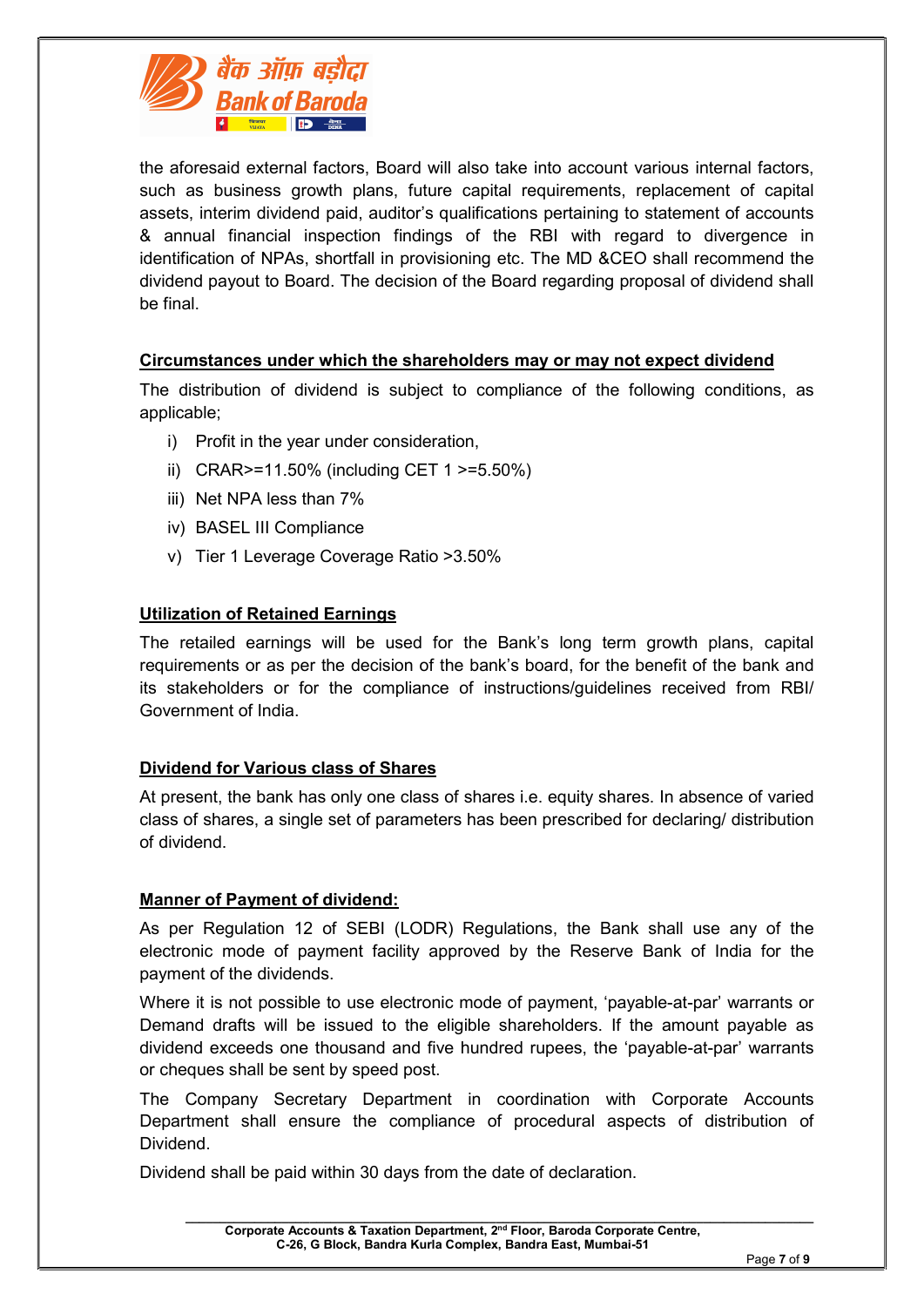

## Validity:

This policy shall remain valid for three years from the date of approval i.e. up to 30.06.2025. Guidelines received from RBI / SEBI/ Government of India and any other statutory bodies during the validity period of the policy will become part of the bank's existing guidelines and will be incorporated in the policy document at the time of its renewal.

The M.D.& CEO may allow continuation of the Policy for a maximum period of six months after the due date of review in case the Policy cannot be reviewed on or before the due date

\*\*\*\*\*\*\*\*\*\*\*\*\*\*\*\*\*\*\*\*\*\*\*\*\*\*\*\*\*\*\*\*\*\*\*\*\*\*\*\*\*\*\*\*\*\*\*\*